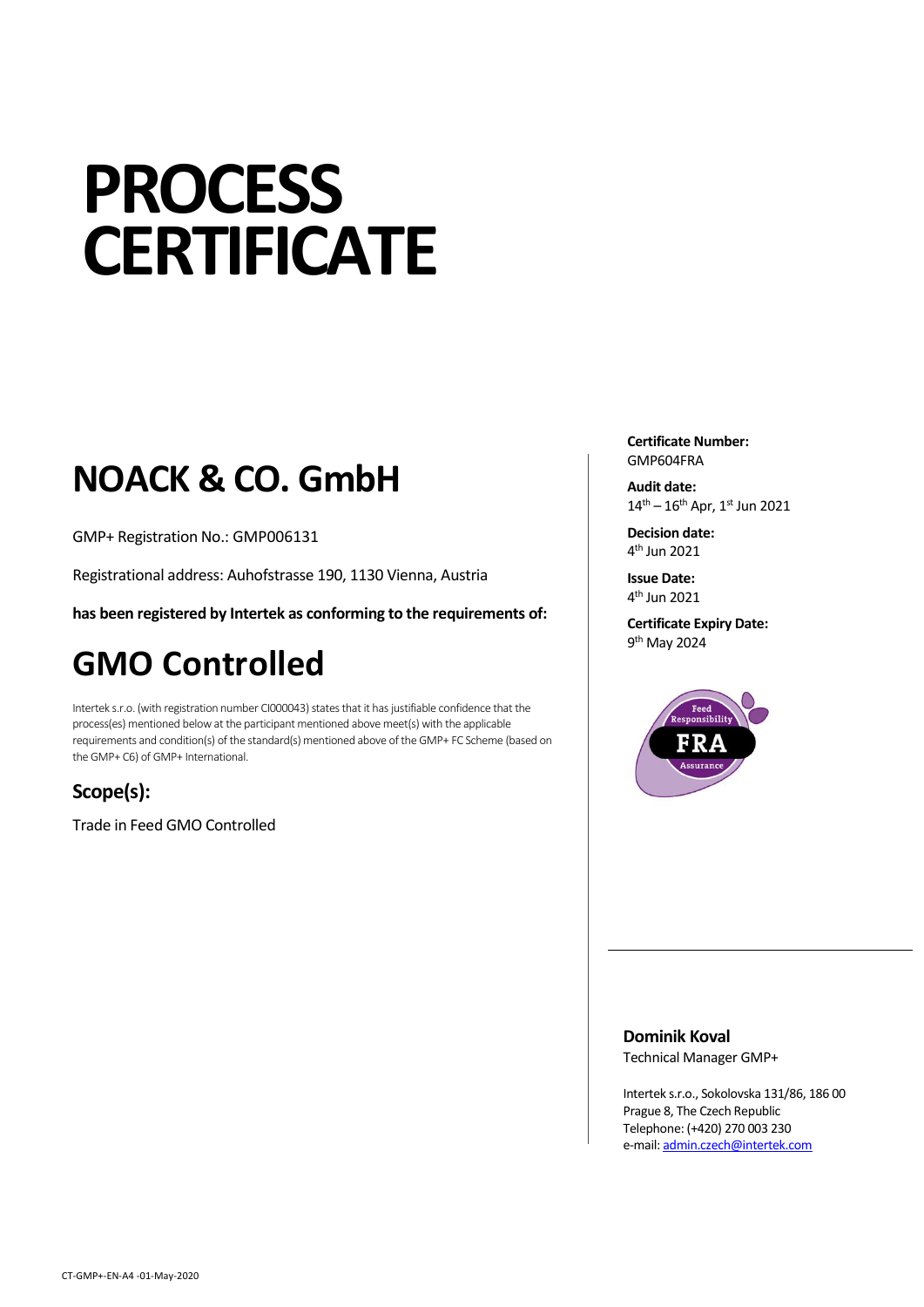## **APPENDIX TO PROCESS CERTIFICATE**

This appendix is linked to the Main Certificate # GMP604FRA and cannot be shown or reproduced without it.

**NOACK Polen Sp. z o.o.,** GMP006136, ul. Poloneza 93; 02 - 826 Warszawa, Poland, certified for scope Trade in Feed GMO Controlled, since 4<sup>th</sup> June 2021.

**NOACK CR, spol. s r.o.,** GMP006138, Pacajevova 934/32; 149 00 Praha 4, Czech Republic, certified for scope Trade in Feed GMO Controlled, since 4<sup>th</sup> June 2021.